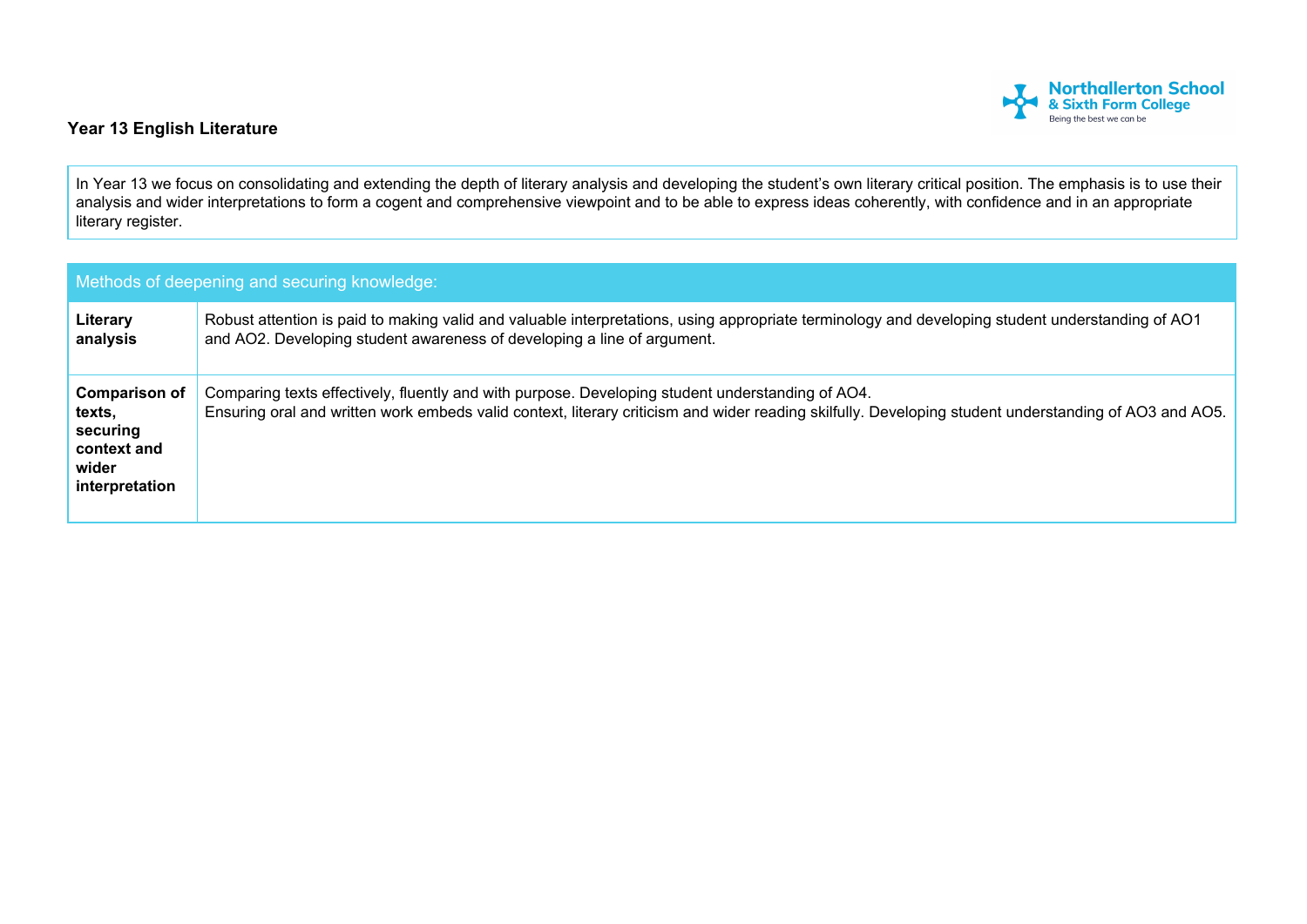|                                                            | Autumn term 1                                                                                                                                                                                                                                                         | Autumn term 2                                                                                                                                                                                                                                            | Spring term 1                                                                                                                                                                                                                                                        |
|------------------------------------------------------------|-----------------------------------------------------------------------------------------------------------------------------------------------------------------------------------------------------------------------------------------------------------------------|----------------------------------------------------------------------------------------------------------------------------------------------------------------------------------------------------------------------------------------------------------|----------------------------------------------------------------------------------------------------------------------------------------------------------------------------------------------------------------------------------------------------------------------|
| Topic(s)                                                   | Paper 3 Poetry: Pre 1900<br>Interpretation and analysis of themes.<br>Terminology expansion for language,<br>form and structure.<br>Literary criticism and wider reading of<br>$\bullet$<br>cultural/social/historical factors.<br>Developing comparative techniques. | Paper 3 Poetry: Pre 1900<br>Interpretation and analysis of themes.<br>Terminology expansion for language, form<br>and structure.<br>Literary criticism and wider reading of<br>cultural/social/historical factors.<br>Developing comparative techniques. | Paper 2: Prose Revision<br>Interpretation and analysis of themes.<br>Terminology expansion for language,<br>form and structure.<br>Literary criticism and wider reading of<br>$\bullet$<br>cultural/social/historical factors.<br>Developing comparative techniques. |
|                                                            | Paper 1 Drama: Shakespeare<br>Interpretation and analysis of themes.<br>Terminology expansion for stagecraft.<br>Literary criticism and wider reading of<br>cultural/social/historical factors.                                                                       | Paper 1 Drama: Shakespeare<br>Interpretation and analysis of themes.<br>Terminology expansion for stagecraft.<br>Literary criticism and wider reading of<br>cultural/social/historical factors.                                                          | Paper 3: Modern Poetry Revision &<br><b>Unseen</b><br>Interpretation and analysis of themes.<br>$\bullet$<br>Terminology expansion for language,<br>form and structure.<br>Making effective comparisons.                                                             |
|                                                            | <b>Coursework: ongoing</b><br>Formal academic writing tips                                                                                                                                                                                                            | <b>Coursework: ongoing</b><br>Formal academic writing tips                                                                                                                                                                                               | <b>Coursework: ongoing</b>                                                                                                                                                                                                                                           |
| <b>Assessment</b>                                          | Paper 3 practice.<br>Paper 1 practice.<br>Interim coursework deadlines.                                                                                                                                                                                               | Paper 3 practice.<br>Paper 1 practice.<br>Coursework - first draft submission.                                                                                                                                                                           | Mock preparation practice as appropriate.<br>Coursework - final submission.                                                                                                                                                                                          |
| <b>CEIAG</b> (Careers<br>that are linked to<br>that topic) | Academia, publishing and editing, creative<br>writing, media and marketing, performing arts<br>and theatre, historical archiving, politics,<br>journalism.                                                                                                            | Academia, publishing and editing, creative writing,<br>media and marketing, performing arts and theatre,<br>historical archiving, politics, journalism.                                                                                                  | Academia, publishing and editing, creative<br>writing, media and marketing, performing arts<br>and theatre, historical archiving, politics,<br>journalism.                                                                                                           |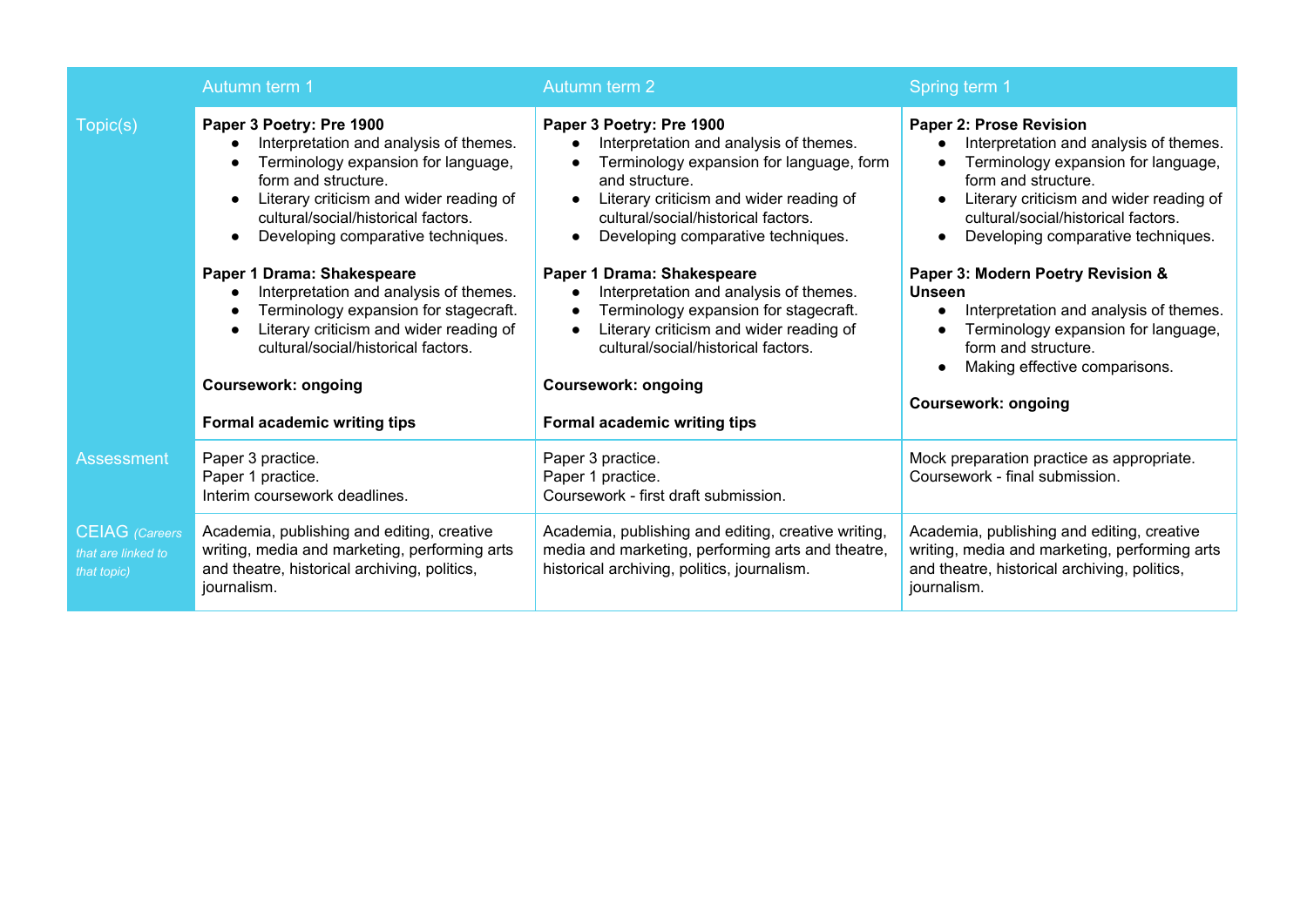|                                                            | Spring term 2                                                                                                                                                                                                                                                                                                                                                                                                                                                                                                                                                                                                                                   | Summer term 1                                                                                                                                                                                                                                                                                                                                                                                                                                                                                                                                                                                                                 | Summer term 2 |
|------------------------------------------------------------|-------------------------------------------------------------------------------------------------------------------------------------------------------------------------------------------------------------------------------------------------------------------------------------------------------------------------------------------------------------------------------------------------------------------------------------------------------------------------------------------------------------------------------------------------------------------------------------------------------------------------------------------------|-------------------------------------------------------------------------------------------------------------------------------------------------------------------------------------------------------------------------------------------------------------------------------------------------------------------------------------------------------------------------------------------------------------------------------------------------------------------------------------------------------------------------------------------------------------------------------------------------------------------------------|---------------|
| Topic(s)                                                   | Paper 1: Drama<br>Essay practice and addressing<br>concerns.<br>Focus on timing and careful editing of<br>pertinent material for question.<br>Rigorous application of AO1/2/3 and 5.<br>Paper 2: Prose<br>Essay practice and addressing<br>concerns.<br>Focus on timing and careful editing of<br>pertinent material for question.<br>Rigorous application of AO1/2/3/4 and<br>5.<br>Paper 3: Poetry<br>Essay practice and addressing<br>concerns.<br>Focus on timing and careful editing of<br>pertinent material for question.<br>Rigorous application of AO1/2/3/4 and<br>5.<br><b>Coursework moderation and marks issued</b><br>to students | Revision classes for all papers<br>Paper 1: Drama<br>Essay practice and addressing concerns.<br>Focus on timing and careful editing of<br>pertinent material for question.<br>Rigorous application of AO1/2/3 and 5.<br>Paper 2: Prose<br>Essay practice and addressing concerns.<br>$\bullet$<br>Focus on timing and careful editing of<br>pertinent material for question.<br>Rigorous application of AO1/2/3/4 and 5.<br>Paper 3: Poetry<br>Essay practice and addressing concerns.<br>Focus on timing and careful editing of<br>pertinent material for question.<br>Rigorous application of AO1/2/3/4 and 5.<br>$\bullet$ |               |
| Assessment                                                 | Revision essays and timed essays.                                                                                                                                                                                                                                                                                                                                                                                                                                                                                                                                                                                                               | Revision essays and timed essays.                                                                                                                                                                                                                                                                                                                                                                                                                                                                                                                                                                                             |               |
| <b>CEIAG</b> (Careers<br>that are linked to<br>that topic) | Academia, publishing and editing, creative<br>writing, media and marketing, performing arts<br>and theatre, historical archiving, politics,<br>journalism.                                                                                                                                                                                                                                                                                                                                                                                                                                                                                      | Academia, publishing and editing, creative writing,<br>media and marketing, performing arts and theatre,<br>historical archiving, politics, journalism.                                                                                                                                                                                                                                                                                                                                                                                                                                                                       |               |

## Independent Study

Independent study tasks vary according to the unit being studied and the stage of the course. They might involve research, consolidation of knowledge, wider reading, critical thinking, development of vocabulary/terminology and other relevant activities. When coursework is being completed this accounts for the large majority of the